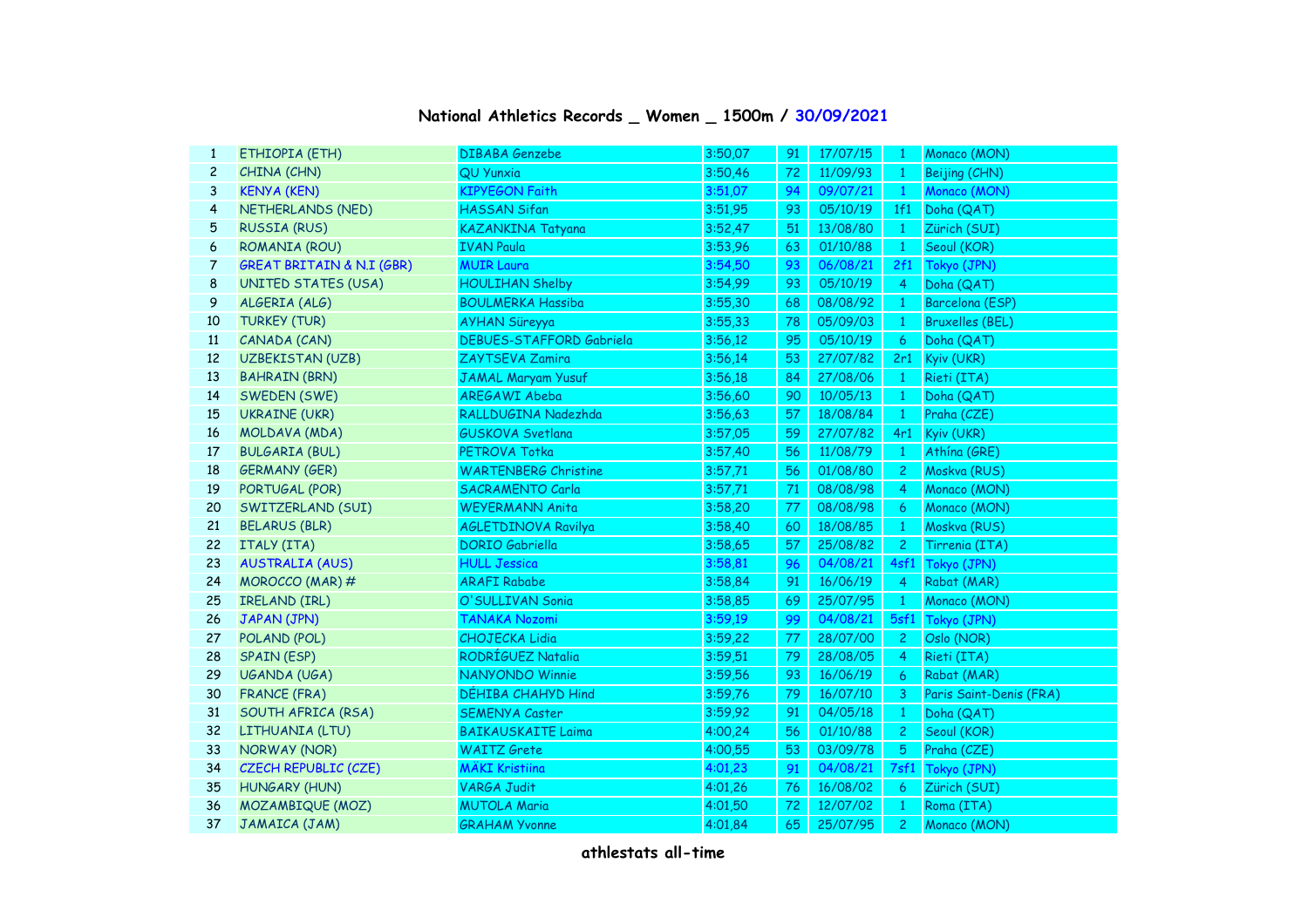| 38 | SLOVENIA (SLO)               | <b>ROMAN Sonja</b>            | 4:02,13 | 79 | 10/07/09 | 4              | Roma (ITA)               |
|----|------------------------------|-------------------------------|---------|----|----------|----------------|--------------------------|
| 39 | <b>FINLAND (FIN)</b>         | <b>KUIVISTO Sara</b>          | 4:02,35 | 91 | 04/08/21 | 7sf2           | Tokyo (JPN)              |
| 40 | ALBANIA (ALB)                | <b>GEGA Luiza</b>             | 4:02,63 | 88 | 15/05/15 | $5^{\circ}$    | Doha (QAT)               |
| 41 | <b>BELGIUM (BEL)</b>         | <b>VANDERELST Elise</b>       | 4:02,63 | 98 | 10/06/21 | $\overline{7}$ | Firenze (ITA)            |
| 42 | <b>SLOVAK REPUBLIC (SVK)</b> | <b>KLOCOVA Lucia</b>          | 4:02,99 | 83 | 08/08/12 |                | 8sf2 London (GBR)        |
| 43 | <b>AUSTRIA (AUT)</b>         | <b>KIESL Theresia</b>         | 4:03,02 | 63 | 03/08/96 | $\mathbf{2}$   | Atlanta (USA)            |
| 44 | UN ARAB EMIRATES (UAE)       | <b>DESALEGN Betlhem</b>       | 4:03,70 | 91 | 18/05/16 | $\mathbf{2}$   | Beijing (CHN)            |
| 45 | <b>SERBIA (SRB)</b>          | <b>TERZIC Amela</b>           | 4:04,77 | 93 | 12/07/15 | $\mathbf{1}$   | Tallinn (EST)            |
| 46 | <b>NEW ZEALAND (NZL)</b>     | <b>HAMBLIN Nikki</b>          | 4:04,82 | 88 | 22/07/11 | 8              | Barcelona (ESP)          |
| 47 | <b>ERITREA (ERI)</b>         | <b>BAHTA Meraf</b>            | 4:05,11 | 89 | 13/07/13 | 1r1            | Heusden-Zolder (BEL)     |
| 48 | NAMIBIA (NAM)                | <b>SAMARIA Agnes</b>          | 4:05,30 | 72 | 29/07/08 | 5              | Monaco (MON)             |
| 49 | <b>INDIA (IND)</b>           | <b>BAINS Harmilan</b>         | 4:05,39 | 98 | 16/09/21 | $\mathbf{1}$   | Warangal (IND)           |
| 50 | <b>GREECE (GRE)</b>          | EFEDAKI Konstadína            | 4:05,63 | 78 | 17/07/04 | 3              | Madrid (ESP)             |
| 51 | <b>SURINAM (SUR)</b>         | <b>VRIESDE Letitia</b>        | 4:05,67 | 64 | 31/08/91 | 9              | Tokyo (JPN)              |
| 52 | KIRZIGHISTAN (KGZ)           | DEREVY ANKINA Lyudmila        | 4:05,89 | 66 | 02/08/88 | 8              | Kyiv (UKR)               |
| 53 | TUNISIA (TUN)                | <b>GHRIBI Habiba</b>          | 4:06,38 | 84 | 02/09/14 | 3              | Zagreb (CRO)             |
| 54 | TADJIKISTAN (TJK)            | LIBUTINA Alla                 | 4:06,42 | 53 | 26/07/82 | h              | Kyiv (UKR)               |
| 55 | <b>ICELAND (ISL)</b>         | HINRIKSDOTTIR Aníta           | 4:06,43 | 96 | 11/06/17 | 10             | Hengelo (NED)            |
| 56 | COLOMBIA (COL)               | <b>CONEA Muriel</b>           | 4:06,99 | 87 | 03/06/16 | 3              | Huelva (ESP)             |
| 57 | <b>DENMARK (DEN)</b>         | <b>JENSEN Heidi</b>           | 4:07,18 | 66 | 14/06/02 | $\mathbf{1}$   | Kassel (GER)             |
| 58 | <b>BRAZIL (BRA)</b>          | de AZEVEDO Juliana Paula      | 4:07,30 | 83 | 05/06/10 | $\mathbf{2}$   | San Fernando (CHI)       |
| 59 | ZIMBABWE (ZIM)               | <b>SAKARA Julia</b>           | 4:07,82 | 69 | 21/09/98 | 3              | Kuala Lumpur (MAS)       |
| 60 | <b>MEXICO (MEX)</b>          | GALVÁN RODRÍGUEZ Laura Esther | 4:08,10 | 91 | 10/07/21 | 3              | Sacramento (USA)         |
| 61 | <b>RWANDA (RWA)</b>          | <b>NISHIMWE Beatha</b>        | 4:08,75 | 98 | 24/06/16 | $\mathcal{T}$  | Durban (RSA)             |
| 62 | CROATIA (CRO)                | COLOVIC Slobodanka            | 4:09,14 | 65 | 21/07/87 | $\mathbf{1}$   | Celje (SLO)              |
| 63 | <b>URUGUAY (URU)</b>         | FERNANDEZ María Pía           | 4:09,45 | 95 | 02/10/19 |                | 11h3 Doha (QAT)          |
| 64 | CUBA (CUB)                   | MUÑOZ Adriana                 | 4:09,57 | 82 | 07/08/03 | $\mathbf{1}$   | Santo Domingo (DOM)      |
| 65 | <b>VIETNAM (VIE)</b>         | <b>TRUONG Thanh Hang</b>      | 4:09,58 | 86 | 23/11/10 | $\mathbf{2}$   | Guangzhou (CHN)          |
| 66 | <b>TANZANIA (TAN)</b>        | <b>NDEGE Anna</b>             | 4:09,71 | 82 | 06/06/02 | 3              | Cork (IRL)               |
| 67 | LATVIA (LAT)                 | <b>VILCINA Rita</b>           | 4:09,8  | 51 | 09/06/79 | 1h3            | Sochi (RUS)              |
| 68 | PUERTO RICO (PUR)            | <b>RAMOS Beverly</b>          | 4:09,92 | 87 | 01/07/11 | $5^{\circ}$    | Burnaby (CAN)            |
| 69 | <b>KAZAKHSTAN (KAZ)</b>      | <b>REZNIKOVA Galina</b>       | 4:10,26 | 61 | 22/06/83 |                | 5r2 Moskva (RUS)         |
| 70 | <b>BERMUDA (BER)</b>         | <b>ESTWANIK Ashley</b>        | 4:10,48 | 77 | 21/03/06 | 9              | Melbourne (AUS)          |
| 71 | CYPRUS (CYP)                 | <b>EVANGELIDOU Natalia</b>    | 4:10,98 | 91 | 09/04/18 | 7h2            | Gold Coast (AUS)         |
| 72 | ESTONIA (EST)                | <b>TSERNOV Liina</b>          | 4:11,44 | 87 | 12/08/16 | 5h2            | Río de Janeiro (BRA)     |
| 73 | LUXEMBURG (LUX)              | <b>HOFFMANN Vera</b>          | 4:11,44 | 96 | 06/09/20 | $\mathcal{T}$  | Heusden-Zolder (BEL)     |
| 74 | <b>BURUNDI (BDI)</b>         | NIYONSABA Francine            | 4:11,6  | 93 | 28/08/21 | $m+$           | Paris (FRA)              |
| 75 | ISRAEL (ISR)                 | <b>DAGNACHEW Selamawit</b>    | 4:11,69 | 88 | 04/07/18 | 1f1            | Naimette-Xhovémont (BEL) |
| 76 | ARGENTINA (ARG)              | LOZANO Carolina               | 4:11,71 | 96 | 16/05/16 | $\overline{c}$ | Río de Janeiro (BRA)     |
| 77 | <b>SUDAN (SUD)</b>           | <b>GIBRIL Ehsan</b>           | 4:12.01 | 92 | 04/06/11 | $\mathbf{1}$   | Dar-es-Salaam (TAN)      |